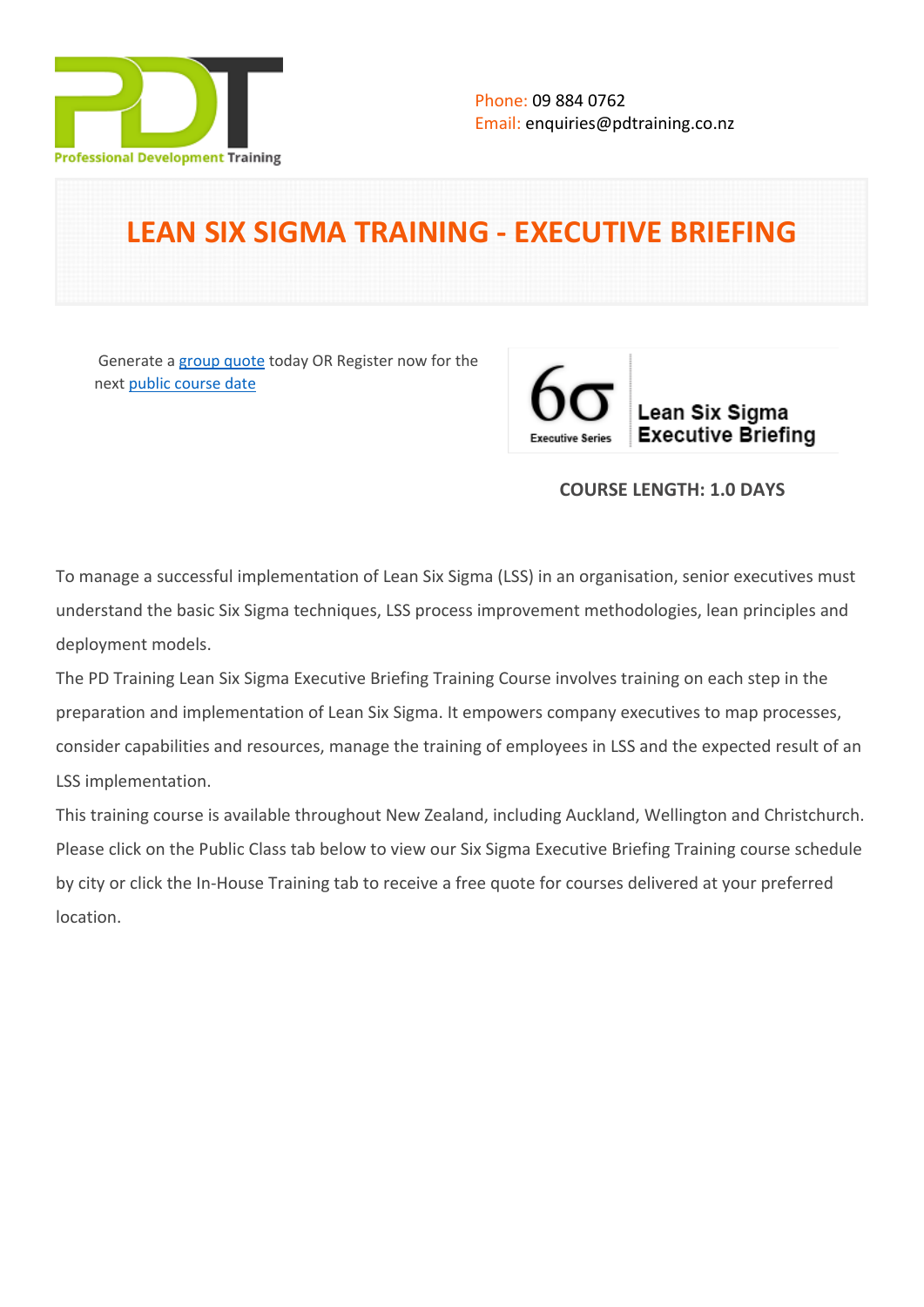## **FOREWORD**

This course has been developed to create an awareness of the means of deploying and the impact of a Lean Six Sigma initiative as a Business Process Improvement program.

## *The goal of this training is to:*

- Increase your understanding of Lean Six Sigma techniques as business process improvement methodologies.
- Assist you in assessing the impact such as a program may have for your company.
- To gain an understanding of the role you, as management, must undertake to achieve the greatest level of business success.

# *Personal Results*

After successfully completing this course you will have enhanced your knowledge of process functionality, analytical skills, problem solving skills and methods for increasing the efficiency, effectiveness and adaptability of the organisation you manage.

*Specific LSS learning outcomes:*

- Obtain an understanding of a Lean Six Sigma program objectives
- Know and comprehend the impact the concepts can have on your business
- Become familiar with the terminology
- Comprehend daily work as a process-oriented activity
- Understand process inputs and outputs
- Understand process flow and know what determines value add vs. non-value add
- Understand how the processes you manage fit into the larger set of processes needed in delivering value to the customer
- Grasp the power of Process Mapping and characterisation
- Recognise significant outputs and quantify their level of performance to requirements
- Identify inputs and their relationship to the significant outputs
- Link key processes to the strategic objectives of the company
- Establish control mechanisms and monitoring processes to sustain an existing process and improvements you make.
- Prepare to implement a Lean Six Sigma
- Determine the structure of such a program for your company
- Learn to identify "projects", prioritise them and link them to corporate strategy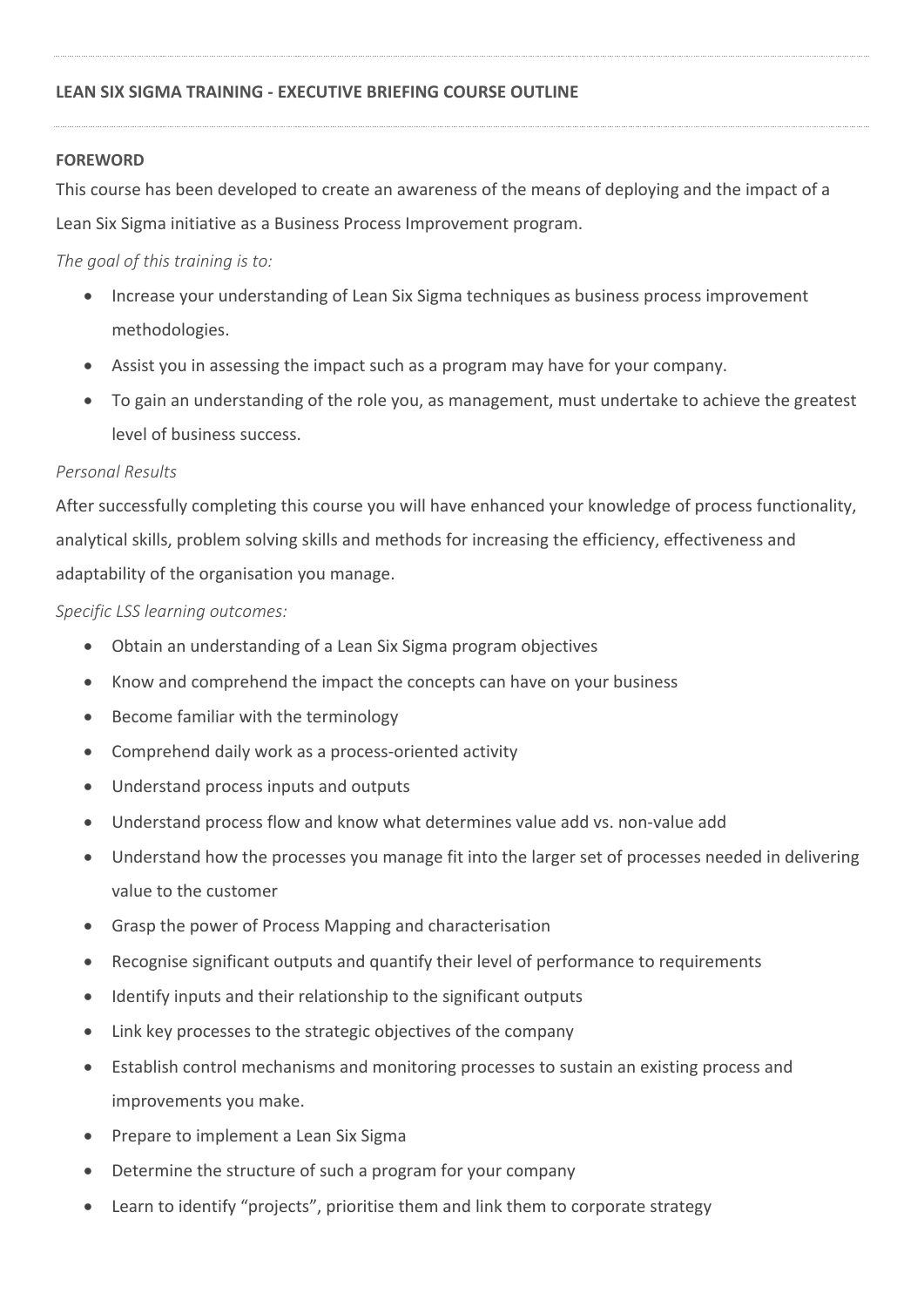## **OUTCOMES**

*During this course you will:*

- Obtain an understanding of a Lean Six Sigma program objectives
- Know and comprehend the impact the concepts can have on your business
- Become familiar with the terminology
- Comprehend daily work as a process-oriented activity
- Understand process inputs and outputs
- Understand process flow and know what determines value add vs. non-value add
- Understand how the processes you manage fit into the larger set of processes needed in delivering value to the customer
- Grasp the power of Process Mapping and characterisation
- Recognise significant outputs and quantify their level of performance to requirements
- Identify inputs and their relationship to the significant outputs
- Link key processes to the strategic objectives of the company
- Establish control mechanisms and monitoring processes to sustain an existing process and improvements you make.
- Prepare to implement a Lean Six Sigma
- Determine the structure of such a program for your company
- Learn to identify "projects", prioritise them and link them to corporate strategy

After successfully completing this course you will have enhanced your knowledge of process functionality, analytical skills, problem solving skills and methods for increasing the efficiency, effectiveness and adaptability of the organisation you manage.

#### **MODULES**

#### **Lesson 1: Opening**

• Competition

#### **Lesson 2: Process Management**

- **•** Definitions
- Process Ownership
- Cost of Poor Quality

#### **Lesson 3: Lean Principles**

- Seven Areas of Waste
- Value Stream Analysis
- 5S Principles
- Poka-Yoke Methods

### **Lesson 4: Six Sigma**

- Define Phase
- Measure Phase
- Analyse Phase
- Improve Phase
- Control Phase

 **:** 

#### **Lesson 5: Deployment Model**

- Importing the Knowledge
- Lean Six Sigma Curriculum
- Lean Six Sigma Program Operations